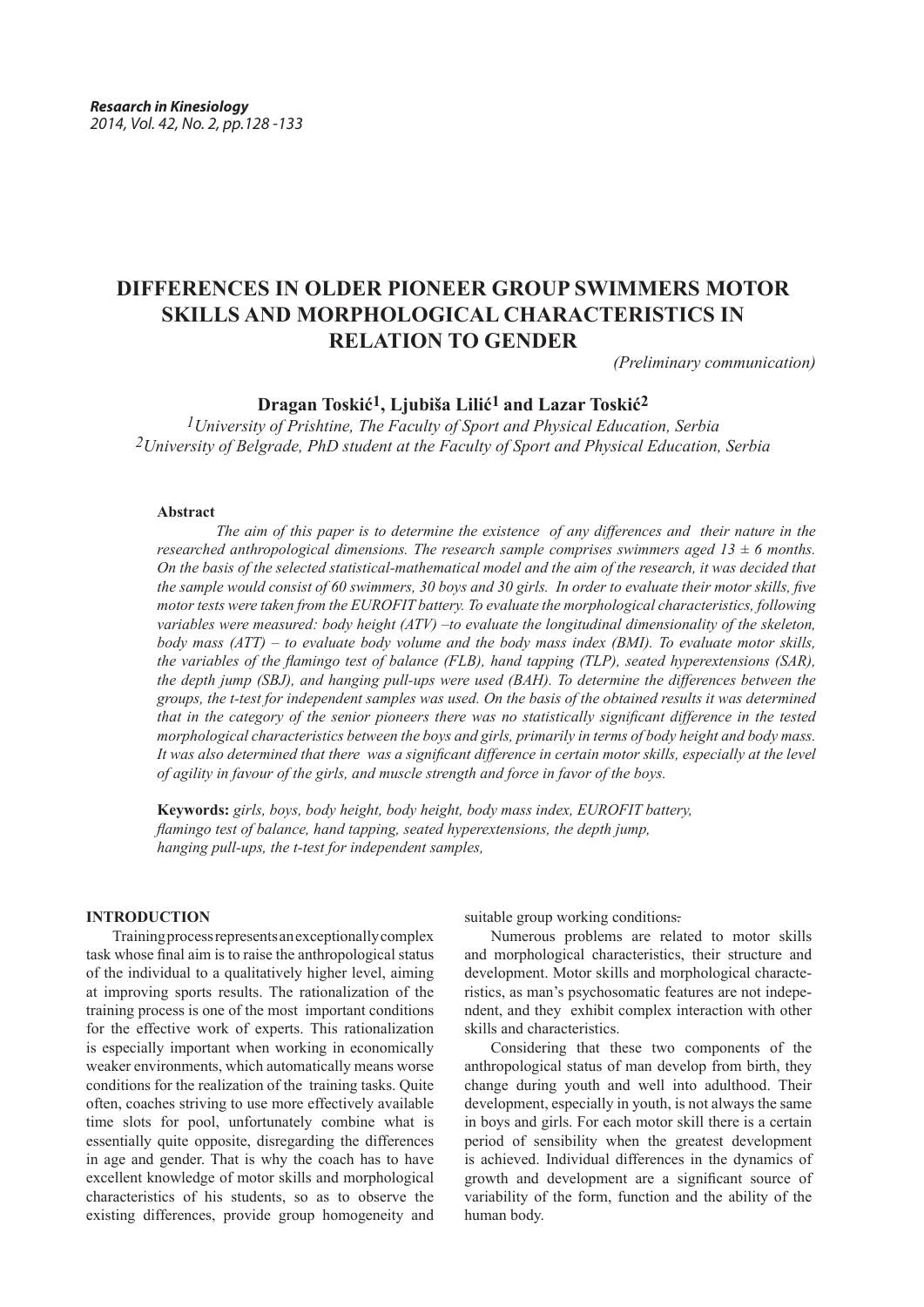Numerous studies conducted locally and abroad, on the influence of physical exercise on the development of motor skills and morphological characteristics of students of both genders indicate that proper organization of work and adequate dosing of the intensity and load observing individual characteristics could influence the development of the psychosomatic status segments. To realize this, it is necessary to know the influence of physical exercise, development of current dimensions and, on the basis of the testing data, make timely professional interventions so as to mana the teaching process (Morrow, Jackson, Disch, & Mood, 2005).

From the onset of puberty human body develops more quickly, and that period represents the second phase of quickened development, or the juvenile phase of development. It is characterized by the growth of height and muscle mass. From puberty onwards the differences in motor skills between boys and girls become increasingly greater, males achieve better results on the tasks which require force, strength, speed, endurance, and females on tasks of agility (Stanković, 2001; Kukolj, 2006). On the other hand, in this period of growth and development, girls achieve higher values for the motor skill of flexibility (Katić, Bala, & Barović, 2012).

The period of puberty brings differences in morphological characteristics. Considering the fact that girls enter puberty somewhat earlier than boys, and that biological maturation varies from person to person, the age 12-14, boys and girls do not differ significantly in body height, body weight and body mass index (BMI) (Tanner, 1981).

The aim of this paper is to determine whether there are any differences in the morphological or motor skills between senior pioneers in terms of gender. It is assumed that in terms of morphological parameters there will be no significant differences between the boys and girls.

#### **METHODS**

### **The sample of subjects**

On the basis of the selected statistical-mathematical model and the aims of the research it was determined that the sample would consist of 60 swimmers aged 13 ± 6 months, 30 boys and 30 girls. The **subjects were** senior pioneers.

#### **The sample of variables**

For the evaluation of motor skills, five variables were selected, which reliably predict the level of motor skills of swimmers of both genders. The tests were taken from the EUROFIT battery of tests.

The measured variables included:

The Flamingo test of balance (FLB) - for the evaluation of general balance,

Hand tapping (PLT) - for the evaluation of movement speed frequency,

The seated hyperextension (SAR) - for the evaluation of agility in the hip joint,

The standing depth jump (SBJ) - for the evaluation of speed strength of the leg extensors,

The hanging pull-up (BAH) - for the evaluation of the endurance in the muscle force of the arms and shoulder belt.

In order to evaluate the morphological characteristics, following variables were measured: body height (ATV) –for the evaluation of longitudinal dimensionality of the skeleton, body mass (ATT) – for the evaluation of body volume and the body mass index (BMI).

# **Statistical analyses**

For each variable of these two subsamples basic descriptive indicators were calculated: the means (Mean), standard deviation (SD), the variation coefficient  $(Cv\%)$ , and the minimum (Min) and maximum results (Max).

The statistical significance of the differences in the means of the appropriate variables between the compared samples was evaluated using the t-test for independent samples. All the statistical analyses were carried out on a Pentium IV computer using the SPSS 19 program.

#### **RESULTS AND DISCUSSION**

Table 1 shows the basic descriptive indicators of the morphological characteristics of the boys. When compared with the results from similar studies (Gajević, 2009), we can determine that the boys are average in terms of body height (ATV) and body mass (ATT). Based on the results of the body mass index results (BMI), boys are also average (Cole, Bellizi, Flegal, & Dietz, 2000). Based on the variation coefficients we can conclude that the studied group is very homogenous regarding all the parameters of the morphological characteristics. It is assumed that homogeneity increased due to swimmer selection.

Table 2 shows basic descriptive indicators of the morphological characteristics of the girls. Based on the

*Table 1. The descriptive indicators of the morphological characteristics of the boys* 

|                  | Variables  |          |                          |  |
|------------------|------------|----------|--------------------------|--|
| <b>Statistic</b> | $ATV$ (cm) | ATT (kg) | BMI (kg/m <sup>2</sup> ) |  |
| Mean             | 165.1      | 53.7     | 19.7                     |  |
| SD.              | 67         | 39       | 14                       |  |
| $CV\%$           | 41         | 73       | 72                       |  |
| Min              | 151.2      | 45.1     | 16.4                     |  |
| Max              | 180.2      | 61.6     | 22.6                     |  |

*Table 2. The descriptive indicators of the morphological characteristics of the girls* 

|                  | Variables  |          |               |  |
|------------------|------------|----------|---------------|--|
| <b>Statistic</b> | $ATV$ (cm) | ATT (kg) | BMI $(kg/m2)$ |  |
| Mean             | 162.7      | 52.8     | 199           |  |
| SD.              | 51         | 83       | 28            |  |
| $CV\%$           | 31         | 15.8     | 14.3          |  |
| Min              | 151.7      | 41.1     | 15.3          |  |
| Max              | 174.6      | 793      | 28.4          |  |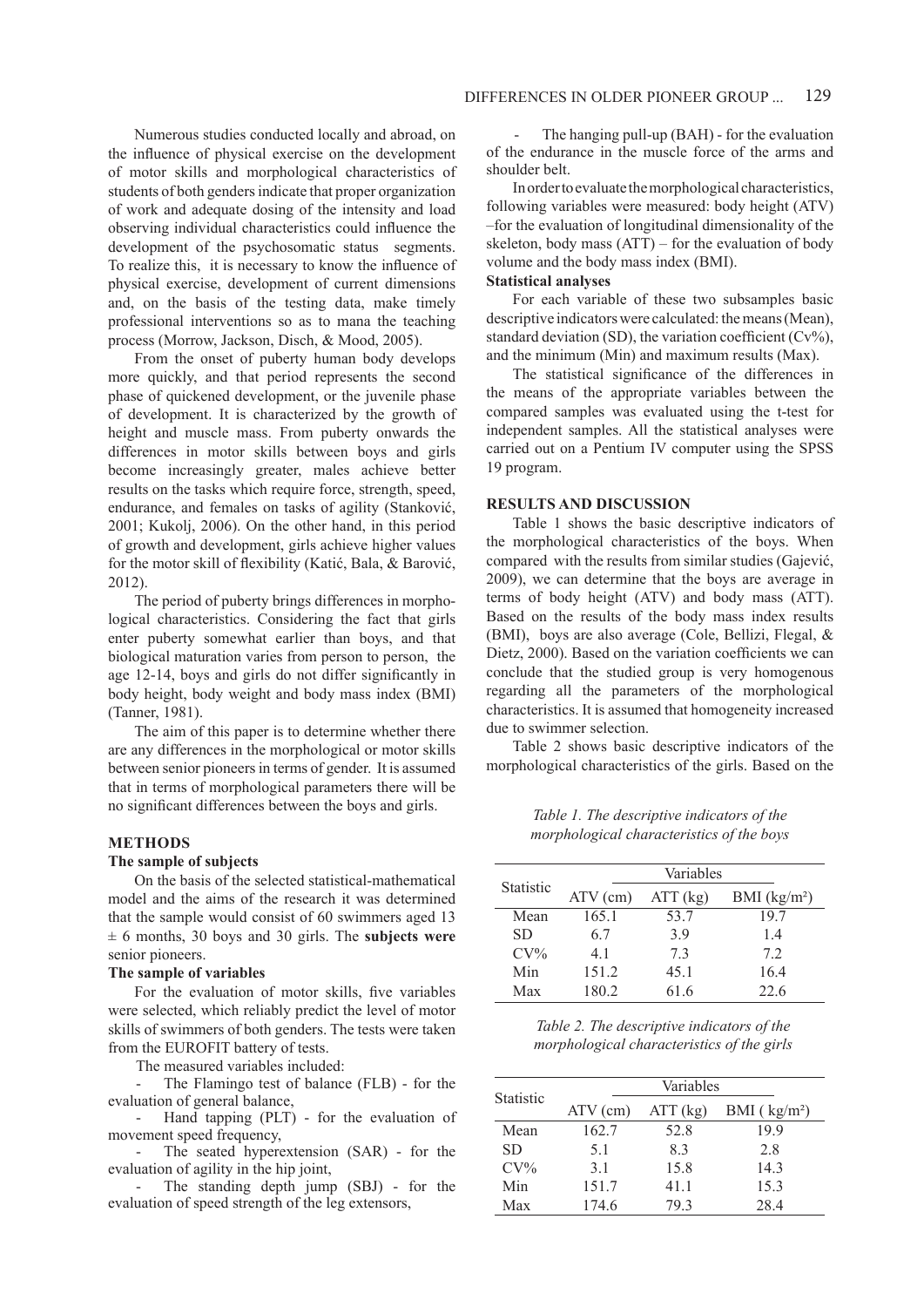# 130 *D. Toskić et al.*

obtained values, it can be concluded that in terms of body mass, body height, and the body mass index, girls are average. The homogeneity of the results is very high for the body height variable (ATV), while it is somewhat smaller for the body mass variable (ATT). These results were to extent expected, since at the studied age most girls are already in puberty.

Based on the results shown in Chart 1, we can conclude that boys scored somewhat higher values for body height and body mass, while girls scored somewhat higher values of BMI. However, there is no statistically significant difference in any of the parameters of the morphological characteristics between the senior pioneers in terms of gender. These results confirm the results of similar studies (Prskalo, Nedić, Sporiš, Badrić, & Milanović, 2011).

Table 3 shows the basic descriptive indicators of the motor skills of the boys. When compared with the results of similar studies (Gajević, 2009),we can conclude that the studied group had higher values for the variables of the flamingo test of balance (FLB), seated hyperextensions (SAR), the depth jump (SBJ) and hanging pull-ups (BAH) than their peers. Only for the variable of hand tapping (PLT) did they score



*Chart 1:The differences in the morphological characteristics between the boys and girls* 

| <b>Statistic</b> | Variables |           |          |          |        |
|------------------|-----------|-----------|----------|----------|--------|
|                  | FLB(n/s)  | PLT $(s)$ | SAR (cm) | SBJ (cm) | BAH(s) |
| Mean             | 13.1      | 14.7      | 21 1     | 179.8    | 28.1   |
| <b>SD</b>        | 2.6       | 14.9      | 3.5      | 24.2     | 24.1   |
| $CV\%$           | 20.01     | 10.1      | 16.9     | 13.5     | 8.5    |
| Min              | 51        | 10.2      | 15       | 100      | 3.2    |
| Max              | 18.5      | 173       | 28       | 213      | 89     |

|  | Table 3. The basic descriptive indicators of the |  |
|--|--------------------------------------------------|--|
|  | motor skills of the boys                         |  |

somewhat lower results. These results were-to some extent expected, since the studied group actively took part in swimming, and was assumed to have a greater level of motor skills than the average 12-14 children. On the basis of the correlation coefficient it could be determined that the smallest level of homogeneity was obtained for the variable the flamingo test of balance (FLB), while the greatest homogeneity was obtained for the variable the hanging pull-up (BAH).

Based on the results shown in Table 4, we can conclude that the studied group showed significantly higher values for the flamingo test of balance (FLB), seated hyperextensions (SAR), and hanging pull-ups (BAH) than their peers. However, for the hand tapping variable (PLT) and the depth jump worse results were obtained for the group than for the average population of girls of their age. The greatest homogeneity of the results was obtained for the depth jump (SBJ), and the smallest for the hanging pull-up variable (BAH).

In Chart 2 we can see the results for the motor skills of the boys and girls. For the flamingo test of balance (FLB) variable the girls achieved somewhat greater results than the boys, but no statistically significant difference was determined. In this period of growth the level of balance varies, due to sudden changes in the parameters of morphological characteristics. Some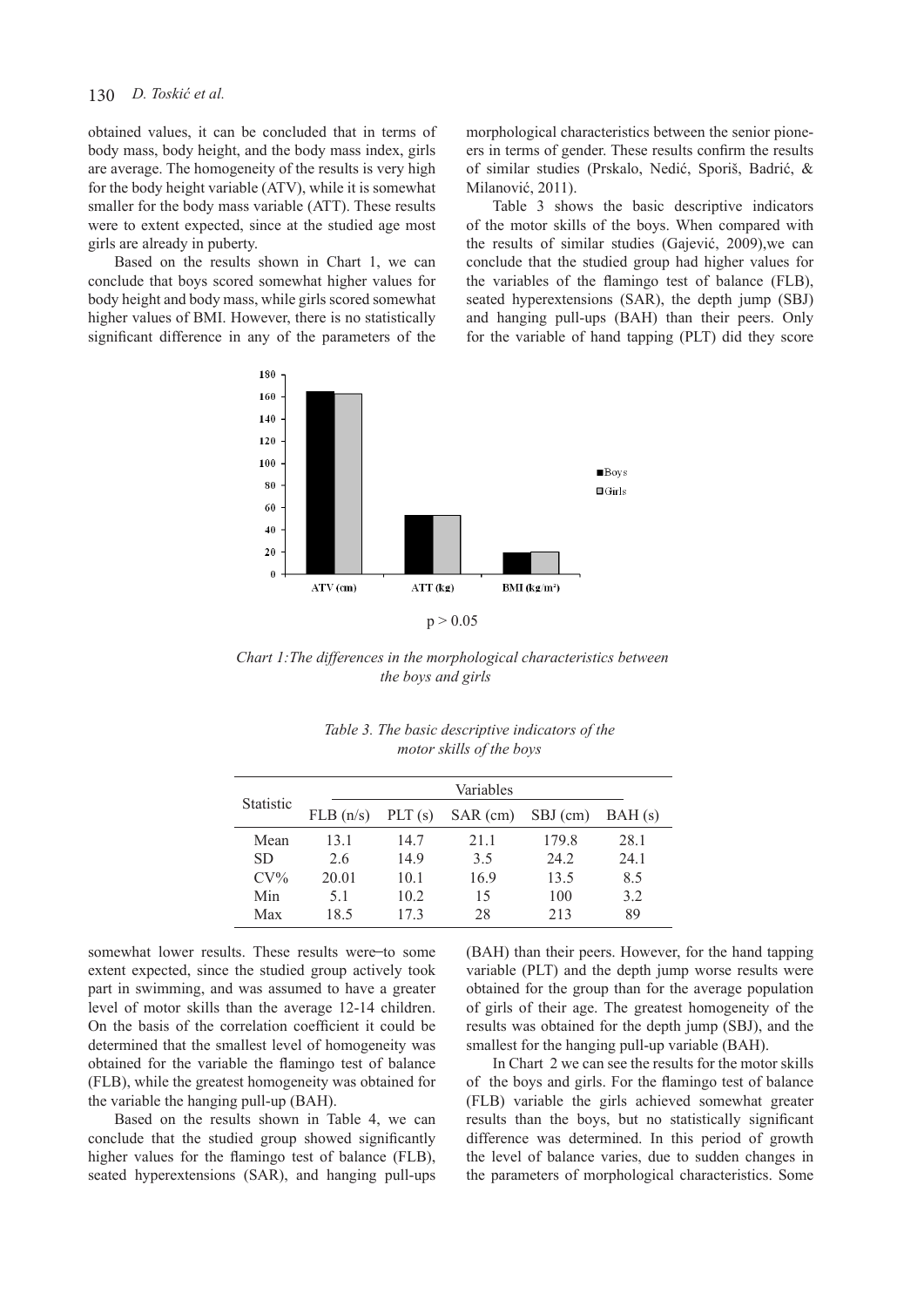| Satistic  | Variables |           |          |          |        |
|-----------|-----------|-----------|----------|----------|--------|
|           | FLB(n/s)  | PLT $(s)$ | SAR (cm) | SBJ (cm) | BAH(s) |
| Mean      | 13.6      | 15.2      | 24.6     | 141.8    | 16.5   |
| <b>SD</b> | 3.1       | 32        | 6.1      | 26.1     | 6.2    |
| $CV\%$    | 23.2      | 21.4      | 24.4     | 18.4     | 54.3   |
| Min       | 4.2       | 10.2      | 14       | 72       | 3.4    |
| Max       | 19.8      | 23.5      | 36       | 186      | 22.3   |

*Table 4. The basic descriptive indicators of the motor skills of the girls* 



*Chart 2. The differences in the motor skills between the boys and girls* 

studies indicate that boys are significantly better at balance (Kraljević, Gadžić, & Vučković, 2013), while some show that between the ages of 12-15 there is no difference between the boys and girls in terms of balance (Nolan, Grigorenko, & Thorstensson, 2005).

In the hand tapping (PLT) variable, the girls achieved somewhat better results, but no statistically significant difference was obtained between the boys and girls. The speed of movement frequency, the ability which determines the frequency of movement in a unit of time, achieves its maximum development at the age of 15-16 for the boys, and 14-17 for the girls (Kukolj, 2006). It is assumed that this group of subjects is at approximately similar level of biological growth, and that is why no statistically significant differences were obtained, which certainly would be different for the older age groups.

Agility is a motor skill where the boys and girls differ in a significant manner. The obtained statistically significant difference at the p=0.01 level is in favor of the girls. This result was expected. Almost all the studies dealt with the differences in motor skills confirmed that girls manifest greater agility than boys (Prskalo et al., 2011; Katić et al., 2012; Katić, Pavić, & Čavala, (2013). Females are generally characterized by greater levels of agility. Agility is directly related to strength, since the stronger the muscle, the smaller the mobility in the joint (Zaciorski, 1975). Considering the fact that boys, starting from puberty, manifest greater strength and force than girls, they have lower levels of agility in their joints.

In the depth jump variable (SBJ) and the hanging pull-up (BAH) the boys and girls differ significantly at the p=0.01 level of significance, in favor of the boys. These results were also expected. From puberty the boys differ significantly in muscle strength and force. Development of muscle mass is related to the development of the reproductive system, that is, the influence of hormones which stimulate sexual maturation - testosterone (Round, 1999; Rogol, Roemmich, & Clark, 2002). The connection between testosterone and muscle mass explains the differences which exist between individuals of different genders in muscle force, strength, speed and overall ability expressed through physical activities. Even though they both have a certain concentration of testosterone which circulates in the bloodstream at rest, in females it is 10-20 times smaller (Kreamer, Ratamess, & Komi 2003). The greater amountof this hormone in males, the greater muscle mass thus males display greater force and strength (Zaciorski, & Kreamer, 2006). Studies indicate that between male and female swimmers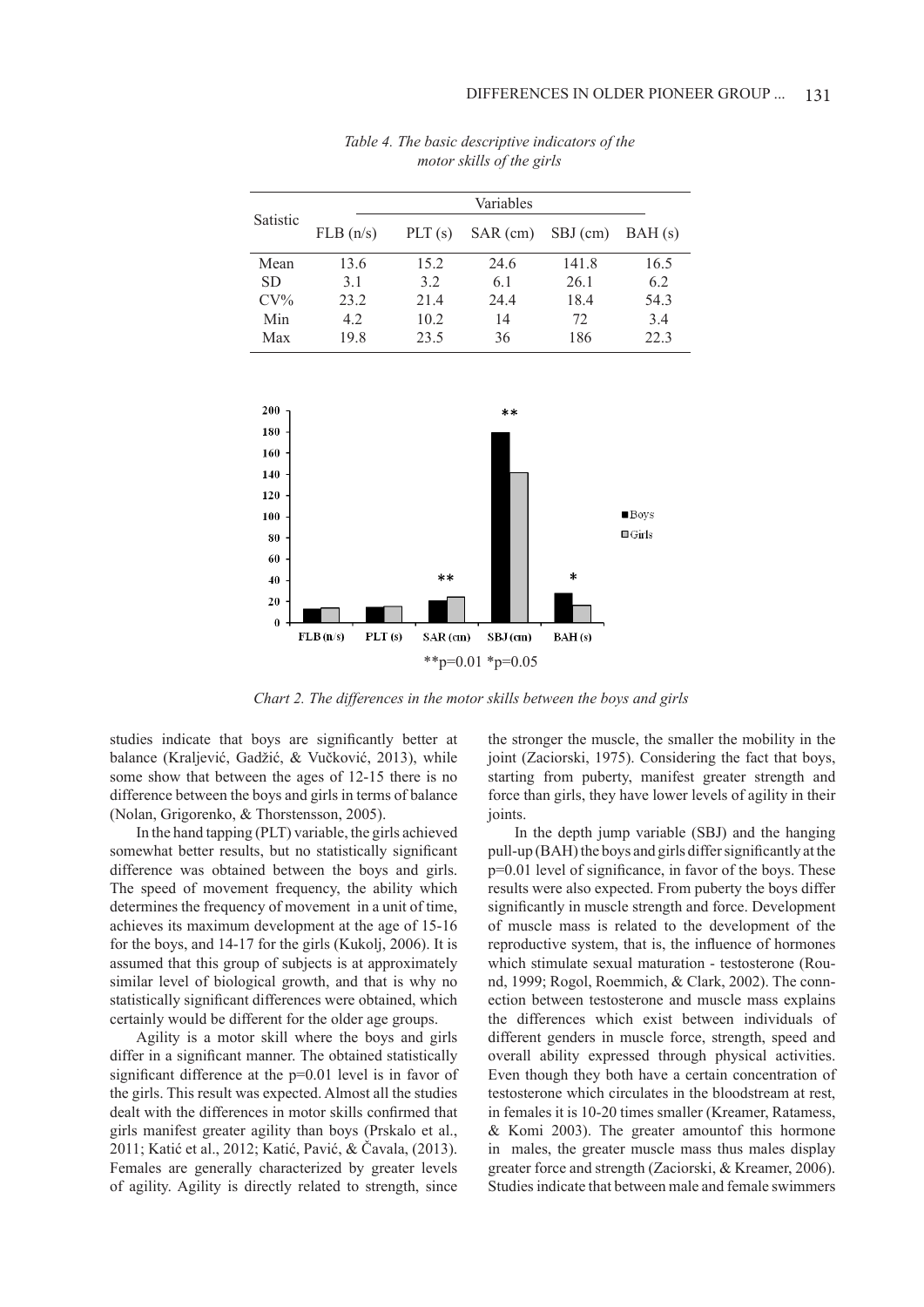in puberty there is a statistically significant difference in muscle force, that is, boys manifest a significantly greater force than girls (Barbosa et al.,2013). This study has confirmed these findings.

## **CONCLUSION**

Swimming is one of those sports science has made a grand entrance in It calls for joint effort of science and practice to realize serious competitive results. More or less, all relations and differences in age and gender are known, which theoretically means all the parameters necessary for the planning and programming of the training process are provided. Unfortunately, in practice, especially in economically less developed environments, the situation is slightly different. In a club where there is, for instance, only one coach, it is difficult to adhere to all the laws related to age and gender differences. However, if we cannot adhere to all the rules, we must try to, based on the existing work conditions and our knowledge of the differences between athletes, both in terms of age and gender, achieve the best possible group homogeneity, as a precondition of the successful realization of training tasks.

In this study data on the morphological characteristics and motor skills of the senior pioneers swimmers and the differences between them in terms of gender, were obtained. It was determined that at the age of 13, there is no statistically significant difference in certain morphological characteristics between boys and girls, and this primarily refers to body height, body mass and body mass index. It was also determined that there is a significant difference in certain motor skills, especially at the level of agility in favor of the girls, and muscle strength and force in favor of the boys. These results are in accordance with the existing research studies, and as it was indicated, they can be used by coaches when planning and programming the training process of the senior pioneer age swimmers.

#### **REFERENCES**

- Barbosa, T.M., Costa, M.J., Morais, J.E., Morouco, P, Moreira, M., Garrido, N.D., & Silva, A.J. (2013). Characterization of speed fluctuation and drag force in young swimmers: a gender comparison. *Human Movement Science, 32*(6), 1214-1225.
- Cole, T.J., Bellizi, M., Flegal, K.M., & Dietz, W.H. (2000). Establishing a standard definition for child overweight and obesity worldwide: international survey. *British Medical Journal, 320*(7244), 1243-1244.
- Katić, R., Bala, G., & Barović, Z. (2012). Gender differentiations of cognitive-motor functioning in prepubertal and pubertal children. *Collegium Antropologicum, 36*(2), 563-572.
- Katić, R., Pavić, R., & Čavala, M. (2013). Quantitative sex differentiations of motor abilities in children aged 11-14. *Collegium Antropologicum, 37*(1), 81-86.
- Kraljević, R. Gadžić, A., & Vičković, I. (2013). Differences in motor skills of seventh-grade boys and girls. *Acta Kinesiologica, 7*(2), 62-66.
- Kreamer, W.J., Ratamess, & Komi, P.V. (2003). Endocrine responses to strength, and power training. *Strength and Power in Sport, 3*(2), 361-386.
- Morrow, R.J., Jackson, W.A., Disch, G.J., & Mood, P.D. (2005). *Measurement and evaluation in human performance*. Champaighn, IL: Human kinetics.
- Nolan, L., Grigorenko, A., & Thorstensson, A. (2005). Balance control: sex and age differences in 9 to 16 year olds. *Developmental Medicine & Child Neurology, 47*(7), 449- 445.
- Rogol, D.A., Roemminch, N.J., & Clark, A.P. (2002). Growth at puberty. *Journal of Adolescent Health, 31(*6), 192-200.
- Round, M.J. (1999). Hormonal factors in the development of differences in strength between boys and girls during adolescence: a longitudinal study. *Annals of Human Biology, 26*(1), 49-62.
- Tanner, J.M. (1981). Growth and maturation during adolescence. *Nutrition Reviews, 39*(2), 43-55.
- Toskić, D. (2000). *Uticaj jednogodišnjeg džudo treninga na određene antropološke dimenzije kod učenika mlađeg školskog uzrasta.* [The influence of a year-long judo training process on certain anthropological dimensions of younger schoolchildren. In Serbian.] (Unpublished doctoral dissertation, University of Priština) Leposavić: Fakultet za fizičku kulturu.
- Toskić, D. (2008). *Osnovi plivanja.* [Basics of swimming. In Serbian.] Kruševac: SIA.
- Zaciorski, M.V. (1975). *Fizička svojstva sportiste.* [The physical features of athletes. In Serbian.] Beograd: Savez za fizičku kulturu Jugoslavije.
- Zaciorski, M.V., & Kreamer, J.W. (2006). *Science and practice of strength training*. Champaighn, IL: Human Kinetics.
- Višnjić, D., Jovanović, A., & Krasomenko, M. (2004). *Teorija i metodika fizičkog vaspitanja* [The theory and methodology of physical education. In Serbian.] Beograd: Fakultet sporta i fizičkog vaspitanja.
- Gajević, A. (2009). *Fizička razvijenost i fizičke sposobnosti dece osnovnoškolskog uzrasta* [Physical development and the physical abilities of elementary school children. In Serbian.] Beograd: Republički zavod za sport.
- Gajević, A., Lalić, N., Bošković, L., Bićanin, P., & Atanasov, D. (2010). Dinamika morfološkog i motoričkog razvoja učenika osnovnoškolskog uzrasta u Republici Srbiji. [The dynamics of the morphological and motor development of elementary school children in the Republic of Serbia. In Serbian.] *Sport i zdravlje, 5*(2), 5-13.
- Kukolj, M. (2006). *Antropomotorika.* [Anthropomotorics. In Serbian.] Beograd: Fakultet sporta i fizičkog vaspitanja.
- Kurelić, N., Momirović, K., Stojanović, M., Šturm, J., Radojević, Đ., & Viskić-Štalec, N. (1975). *Struktura i razvoj morfoloških i motoričkih dimenzija omladine.* [The structure and development of the morphological and motor skills of the young. In Serbian.] Beograd: Institut za naučna istraživanja Fakulteta za fizičko vaspitanje.
- Moravec, R., & Sedlaček, J. (1991). Razlike u dinamici razvoja pojedinih motoričkih sposobnosti. [The differences in the dynamics of development of certain motor skills. In Serbian.]. *Fizička kultura, 45*(4), 256-258.
- Prskalo, I., Nedić, A., Sporiš, G., Badrić, M., & Milanović, Z. (2011). Spolni dimorfizam motoričkih sposobnosti učenika dobi 13 i 14 godina. [Gender dysmorphism in the motor skills of schoolchildren aged 13 and 14. In Croatian.] *Športskomed, 26*,100-105.